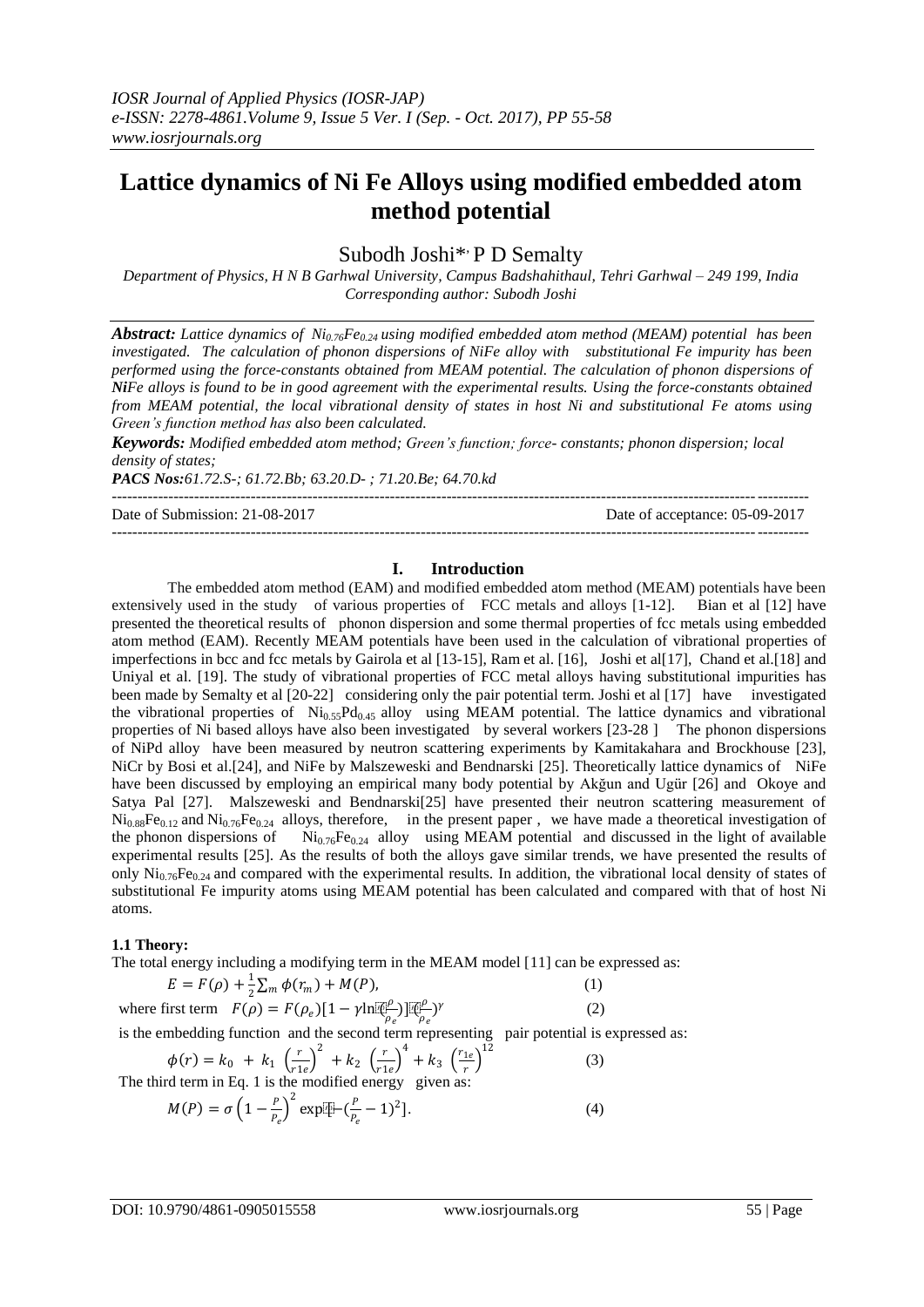### **1.2 Phonon Dispersions:**

The phonon dispersions are calculated after diagonalizing the dynamical matrix, obtained from the Fourier transform of the force-constant tensor  $\Phi_{ii}(l, m)$ . Force-constants for pure lattice can be obtained from the total energy as:

$$
\Phi_{ij}(l,m) = \frac{\partial^2 E}{\partial r_i^l \partial r_j^m}
$$
\n
$$
\frac{\partial^2 E}{\partial r_i^j \partial r_m^j} = -\left[\Phi^{''}(r_{lm}) - \frac{\Phi^{'}(r_{lm})}{r_{lm}}\right] \frac{r_{lm}^i r_{lm}^j}{r_{lm}^2} - \delta_{ij} \frac{\Phi^{'}(r_{lm})}{r_{lm}}
$$
\n
$$
+ \sum_{n \neq l,m} F^{''}(p_n) f^{'}(r_{lm}) f^{'}(r_{mn}) \frac{r_{lm}^i}{r_{lm}} \frac{r_{mn}^j}{r_{mn}}
$$
\n
$$
+ 4 \sum_{n \neq l,m} M''(p) f^{'}(r, r_{lm}) f^{'}(r, r_{lm}) f^{'}(r, r_{lm}) \frac{r_{lm}^i r_{mn}^j}{r_{lm}}
$$
\n(6)

+ 
$$
4 \sum_{n \neq l,m} M''(P_n) f'(r_{ln}) f(r_{ln}) f'(r_{mn}) f(r_{mn}) \frac{r_{ln} r_{mn}}{r_{ln} r_{mn}}
$$
 (6)  
For alloys the force - constants are obtained from the following linear relation:

 $\Phi_{ii}$  alloy =  $(1 - x)\Phi_{ii} (Ni) + x\Phi_{ii} (Fe)$ , (7)

where  $x$  is the fraction of Fe substitutional alloying metal

#### **1.3 Local Density of States**

The local density of states of an atom in pure lattice and in a lattice with substitutional impurity in  $\alpha$  direction can be expressed [29] by the following expressions:

$$
Z_{\alpha}^{\,0}(l,\omega) = \frac{2\omega M^{\,0}}{\pi} \operatorname{Im} G_{\alpha\alpha}^{\,0}(\omega)
$$
\n(8)

and

$$
Z_{\alpha}^d(l,\omega) = \frac{2\omega M}{\pi} \text{Im } G_{\alpha\alpha}^d(\omega)
$$
 (9)

where Im  $G_{\alpha\alpha}^0(\omega)$  and Im  $G_{\alpha\alpha}^d(\omega)$  are the imaginary parts of ideal and

defect Green's functions respectively.

Assuming the presence of single impurity the Green's function of imperfect lattice in terms of ideal lattice Green's function, may be written as:

$$
G(\omega) = G^{0}(\omega)[I + V(\omega)G^{0}(\omega)]^{-1},
$$
  
where  $V(\omega) = (\Phi - \Phi^{0}) - (M - M^{0})\omega^{2} = \Delta\Phi - \Delta M \omega^{2}$  is the perturbation matrix due to single impurity.

## **II. Results And Discussion:**

The MEAM potentials for Ni and Fe are calculated by using the input data and potential parameters obtained from [11] and [30]. The total energy of the pure metal crystal and corresponding force-constants are obtained by using Eq. (1) and Eqs.(5-6). The force constants for NiFe alloys are obtained by using Eq.(7). In the calculation of phonon dispersions in NiFe we use the obtained force constants of Ni<sub>0.76</sub>Fe<sub>0.24</sub> alloys. The phonon dispersions in the (100), (110) and (111) symmetry directions are presented in Fig. 1 along with the experimental results [28]. Our theoretical calculation of phonon dispersion curves of Ni  $_{0.76}$ Fe  $_{0.24}$  compared with experimental results [25] and show a very good agreement except at higher frequencies. It has been found that our results as computed by including the many body MEAM potential, show overall improvement and compare well with the experimental phonon dispersion curves. The small discrepancies, particularly at higher frequencies in (100) and (110) symmetry directions near the Brillouin Zone boundary can be understood as force constants derived in the present MEAM model is only up to second neighbour within harmonic approximation whereas, the experimental results are derived using seventh neighbour Born-Von Karmon Model. Further, using Green's-function method [29] we have calculated the local density of states of host Ni and substitutional impurity atom Fe. The required ideal lattice Green's functions are computed using phonon data of Ni [31] derived on the basis of Born-Von-Karman fit to measured phonons in neutron scattering experiments. In the calculation of Green's functions, we have followed the modified Gilat-Raubenheimer method [32]. The calculated results of the local density of states of pure Ni (solid curve) and substitutional impurity Fe (dotted curves) are presented in Fig. (2). On comparing the local density of states of host Ni, with that of substitutional impurity Fe, we have observed that due to very small mass difference between host and impurity and also small change in first and second neighobour longitudinal and transverse forceconstants, the local density of states of Ni and Fe are found to be very close to each other except a small decrease in the mid frequency range. The overall difference in the local density of states as a result of mass change and force constant change using MEAM is found to be very small.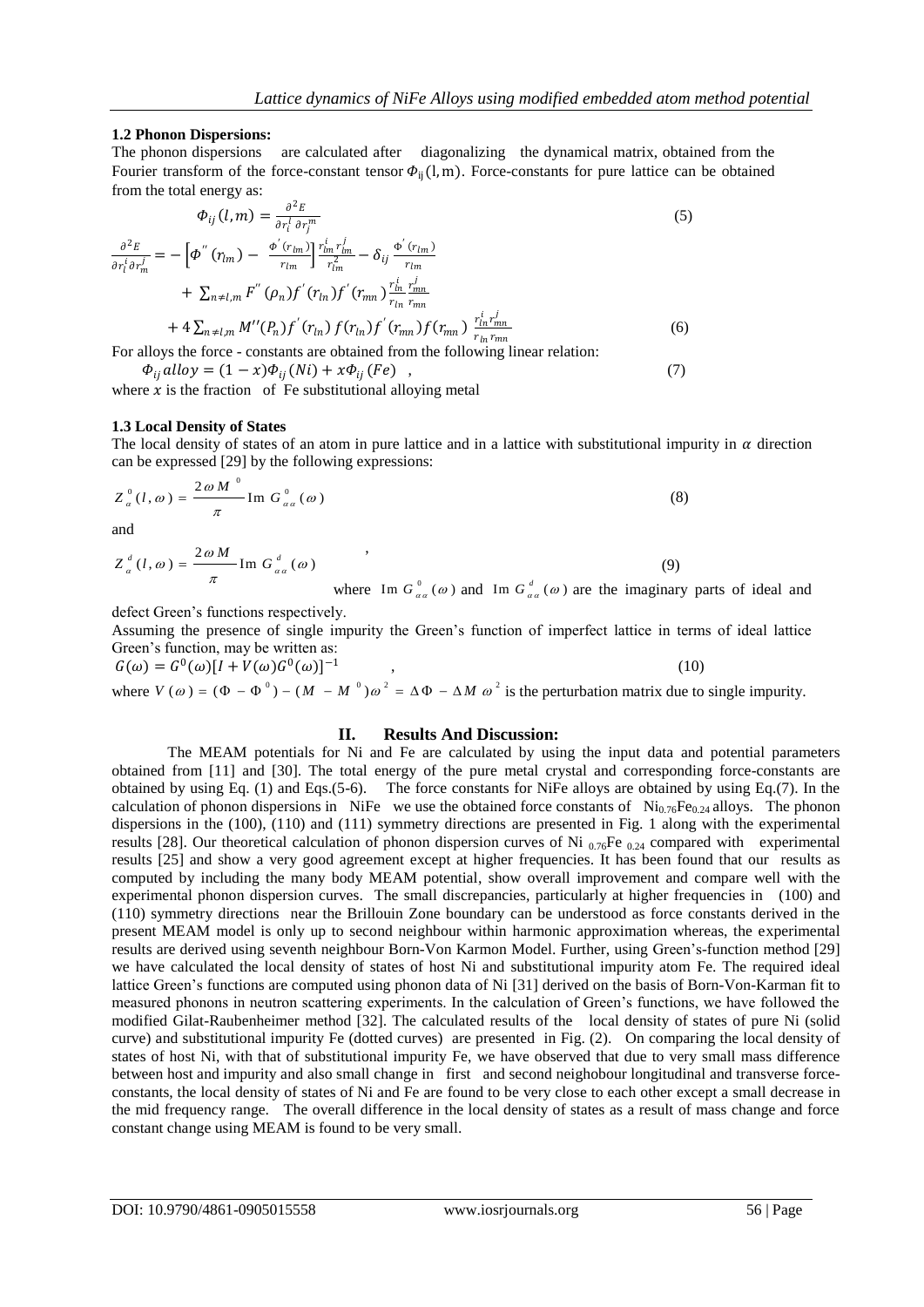

### **III. Conclusions**

Phonon dispersion curves of Ni  $_{0.76}$ Fe  $_{0.24}$  alloy are computed using a second neighbour MEAM potentialand a very good agreement with the experimental results is obtained. As a result of alloying, the effect of the mass change and force-constants changes has been investigated and local densities of states of Ni and substitutional alloying element Fe have been presented.

#### **References**

- [1]. S. M. Foiles, M. I. Baskes and M S Daw. Phys. Rev. B **33** 7983(1986).
- [2]. R. A. Johnson, Phys. Rev. B **37**, 3924 (1988).
- [3]. D. J. Oh and R. A. Johnson, J. Mater. Res. **3,** 471 (1988).
- [4]. M. S. Daw, Phys. Rev. B **39,** 744 (1989).